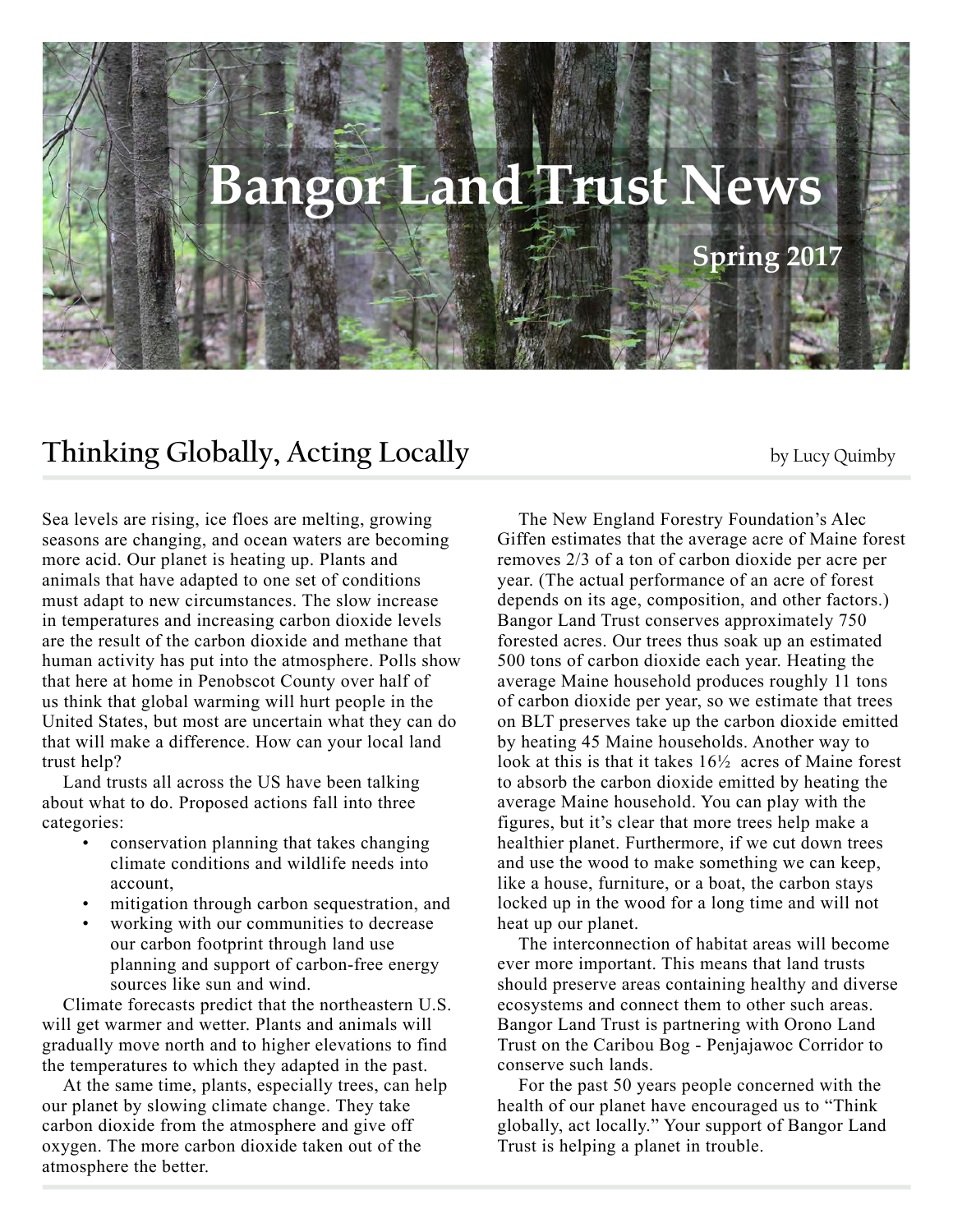



Lucy Quimby *President*



William Phillips *Vice President*



James Hinds *Treasurer*



Robert Ostrowski *Secretary*

Michele Benoit Lynn Bolduc Katelin Craven Chris Dalton Greg Edwards Paul Pasquine Dave Thompson



Dear Friends,

This spring, as I looked forward to the return of flowers and birds, I began to imagine where they both had been over the winter. The flowers had been dormant in their buds or under the soil and started their miracle of regrowth cued by the same rising temperatures that led me to put my winter coat in the back of my closet.

But the birds – exactly where had they been? What sort of trip had they been on since I saw them last? I turned to the Cornell Lab of Ornithology website and to eBird.org for answers. Many of "our" birds had been in places I have never seen and probably never will. The Bobolinks, whose exuberant fly-straight-up-in-the-air song gives voice to the joy of welcoming spring, fly in from Paraguay and northern Argentina. What had they experienced in those foreign lands?

 I searched the Penjajawoc bird list to see who flies the farthest. According to the Cornell Lab, "The White-rumped Sandpiper has one of the longest migration routes of any American bird, breeding in arctic Canada and wintering in southern South America. Southbound migrants fly over the Atlantic Ocean from northeastern North America to South America, then gradually move southeast along the coast before turning inland to go across the Amazon Basin, travel requiring about one month." They travel in a fast series of long flights. One nonstop flight can be as long as 2,600 miles. Wetlands along the route are crucial to the survival of this small traveler. I am so glad that Bangor's wetlands provide a rest stop for these intrepid travelers whose voyages put to shame my occasional jaunts to foreign climes via airplane.

Robert Ostrowski's Nature Notes provide additional information about the contribution of the wildlife habitat provided by Bangor Land Trust to the wellbeing of our international travelers.

How we care for our habitat here at home makes a difference! Thank you all for taking care of our home in nature.

Sincerely,

Lucy Quindy



Register online at bangorlandtrust.org

Fully-supported routes from 12 to 100 miles. Receive the early-bird discount before July 16th. Can't ride? Volunteer! For more information contact the BLT office at 942-1010 or  $info@bangorlandtrust.org$ .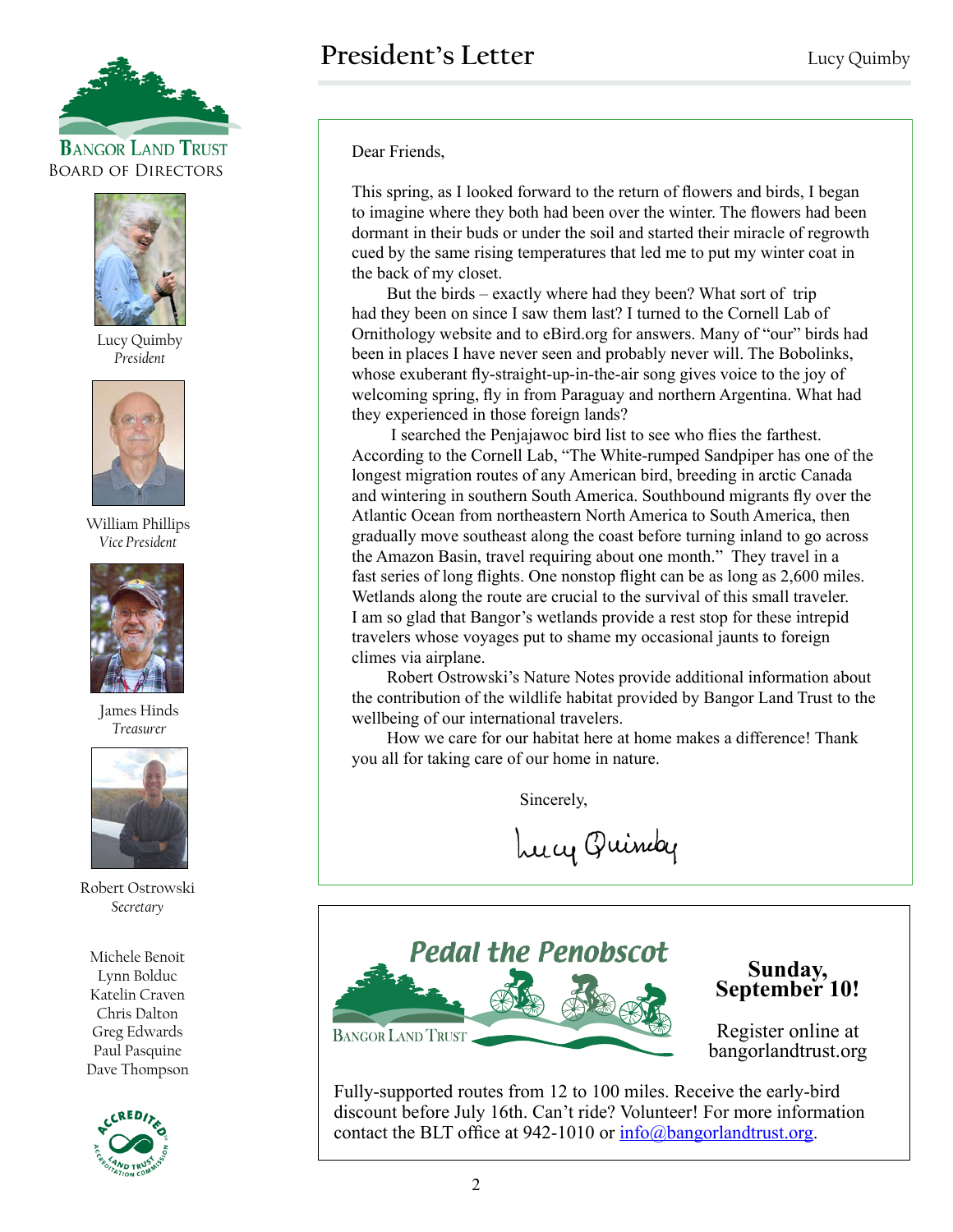When we think about protecting habitat, we tend to think about a species' breeding habitat, and for good reason. After all, an animal's most vulnerable time is usually just after birth. Adequate cover, food, and water are rarely more critical than they are during this sensitive period. What's more, we know that if parents are not reasonably successful in raising offspring, populations will ultimately suffer and so too will biodiversity and the overall health of the ecosystem.

That being said, if we limited our attention to only breeding habitat, we would be ignoring the needs that species have during other times of the year. As the days shorten and winter arrives, resources become scarcer. Many plants that provided protection in the summer are leafless in winter, insects that provided an ample food source are dead or lying dormant, and life-sustaining water bodies are frozen. Consequently, in order to survive, animals are forced to change their behaviors and, often, their locations.

Rarely is this truth more apparent than it is in birds. Even species that do not migrate, like the Black-capped Chickadee, make major changes in order to survive. Chickadees form cooperative flocks after the breeding season, cache food in the fall to prepare for more difficult times, and in the winter eat fewer caterpillars and more plant material, such as hemlock seeds. A chickadee may increase the size of its home range to 36 acres, but it will remain in Maine all winter, a powerful testament to this species' hardiness.

Other species take a different approach and rather than significantly changing their diet, migrate great distances. One such example is the Nashville Warbler. This mediumsized warbler is bright yellow below, olive above, and sports a gray head, which contrasts with its bold white eye rings. Nashville Warblers are approximately the same length and weight as chickadees, but have thinner, sharper bills which are better suited to capturing insects, and nearly useless at breaking apart tough seeds. In fact, Nashville Warblers feed almost exclusively on insects. So, rather than remaining in



near Central *Nashville Warbler - Walden-Parke, Ron Logan*

Maine through the winter when insects are scarce, Nashville Warblers migrate to where they are plentiful. In the fall, Nashville Warblers, including those that breed

Maine Audubon has recognized Penjajawoc<br>Marsh's importance in the global effort to preserve bird habitat. They nominated Penjajawoc Marsh and its upland habitat to be an Important Bird Area. Bird Life International and its U.S. partner, National Audubon, are working around the globe to identify and conserve areas necessary to the survival of a number of globally threatened bird species. Some of these species use Penjajawoc Marsh either to nest or as an important migratory stopover. Criteria for designation as an Important Bird Area include the presence of threatened bird species, as well as diverse and healthy populations of birds that are not threatened.

The nomination will be considered this summer by the Maine IBA Technical committee.

Penjajawoc Preserve's parking lot, gather into flocks with other migratory species and begin flying south. Along the way, they stop at second growth deciduous and mixed forests and the brushy edges to many different types of habitats to rest and refuel. Adults tend to migrate through the central U.S., while first-year birds are more likely to take a coastal route. Without quality migration habitat, Nashville Warblers are much more likely to succumb to starvation or predation.

At the end of migration, if they find adequate stopover habitat, avoid structure collisions, predators (both domestic and wild), and severe weather, Nashville Warblers will likely end up in Mexico. This means that those warblers that began their lives at Central Penjajawoc Preserve may spend their winters in the pine highlands of southern Mexico. If not in Mexico, they may spend winter in Texas, Florida, the Caribbean, or even Belize. And just as it was during breeding and migration, quality habitat is critical for winter survival. Furthermore, the more birds that survive winter, the more that will migrate in the spring to the northern United States and Canada, which will in turn determine the number of birds who attempt to breed, and the cycle continues.

Following a Nashville Warbler from Bangor to Veracruz, Mexico, reveals not just the resilience of a bird that weighs a third of an ounce, but also the interconnectedness of life on a global scale. What happens in Belize affects what happens in Bangor and vice versa. So next time you take a hike on one of our preserves, consider not only how the organisms in front of you are interacting with each other, but also think about how they may be interacting with organisms in far-off places.